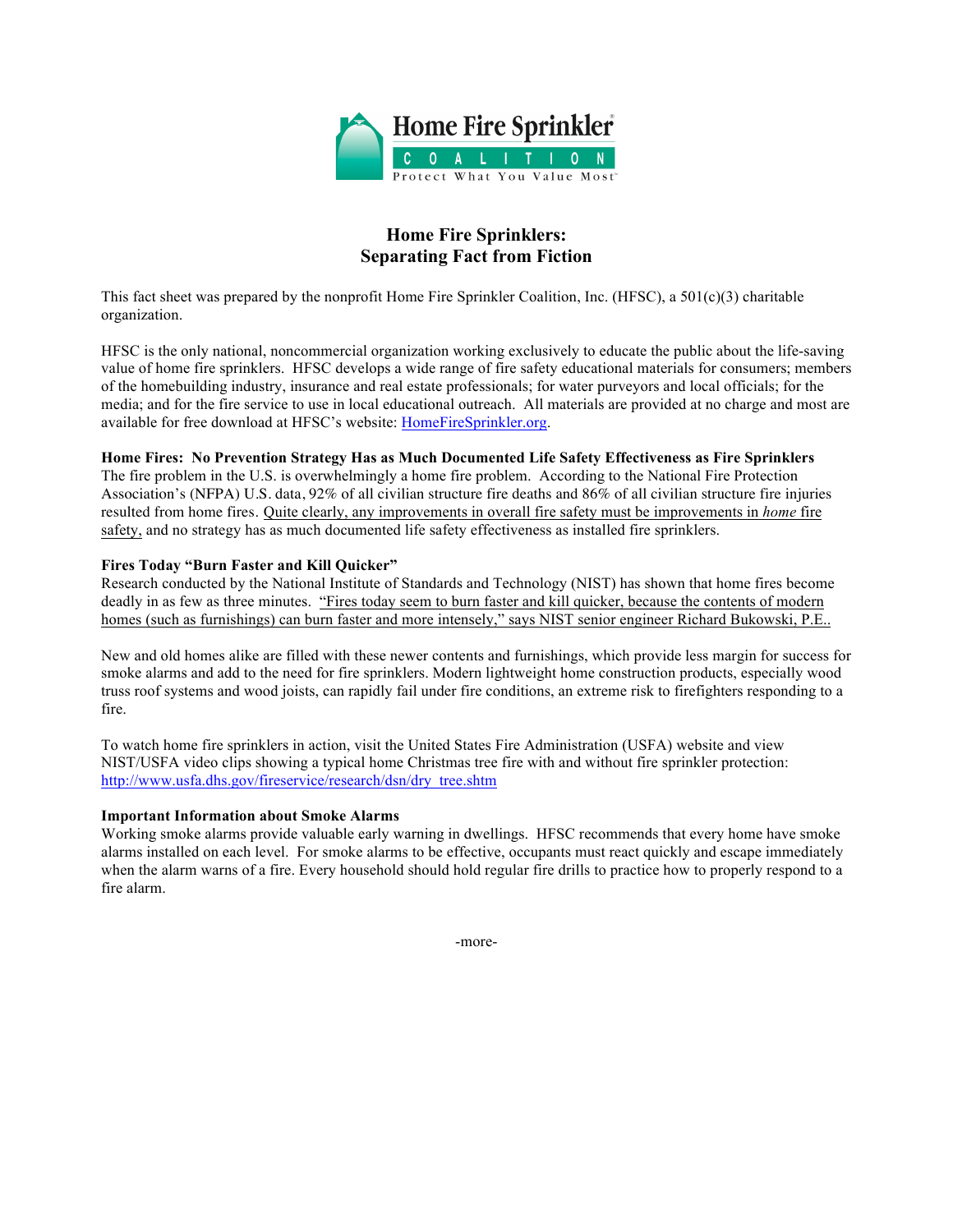HFSC Facts Add One

Smoke alarms are designed only to signal a warning, which gives residents time to put their escape plan into action. Many high-risk populations – infants, children, people with disabilities, older adults – can have difficulty hearing and waking to smoke alarms, and difficulty reacting quickly and effectively enough for a safe escape. Their lives depend on stopping the fire early in its development. Their lives depend on fire sprinklers.

# **Fire Sprinklers Make Up for Human Error**

Fire sprinklers provide a level of protection that no other fire protection technology can offer. Like smoke alarms, sprinklers detect a fire; but they do even more. Fire sprinklers automatically respond to a fire while it is still small, controlling the spread of deadly heat, flames and toxic smoke. Fire sprinklers are effective whether or not the residents have responded to the smoke alarm. Fire sprinklers make up for human error, and they provide a life-saving cushion for a time-consuming escape.

# **How Fire Sprinklers Work**

In most settings where there is a municipal water supply, sprinklers operate off the household water main. When the water supply is a well, or there is not enough water pressure, a holding tank is used. Sprinklers are linked by a network of piping, typically hidden behind walls and ceilings. The high temperature of an early-stage fire (135˚-165˚F) will cause the sprinkler to activate. Only this high heat initiates the sprinkler to flow water (neither smoke nor a smoke alarm can activate a fire sprinkler). Only the sprinkler closest to the fire will operate, flowing water directly on the flames in the area of the fire's origin. This quick action controls or extinguishes the flames (often before the fire department arrives). Fire sprinklers slow the spread of deadly heat and toxic smoke, preventing flashover. This also provides residents with more time to safely escape.

#### **Each Sprinkler Works Individually**

Unlike interconnected smoke alarms (if one signals, they all signal), fire sprinklers activate independently. In a survey of home fires\*, 90% of the time a single sprinkler was sufficient to control the fire. Despite the fictional special effects commonly seen in action movies, fire sprinklers do not spray water all at once. They do not operate in response to smoke, burned toast, cooking vapors, steam, an activating smoke alarm, or anything other than high heat.

# **Home Fire Sprinklers Are Simple to Maintain**

Home fire sprinklers require very little maintenance. In fact, the sprinklers themselves require nothing more than an occasional look to ensure they are not painted and that nothing is hanging from them, or blocking them. Valves should be similarly checked to ensure they are turned on. According to the National Fire Protection Association, every six months, homeowners or sprinkler contractors should conduct a water flow test of the fire sprinklers. If a tank is present, it should be checked to confirm water level and pumps should be operated to verify functionality. That's it.

# **Fire Sprinklers in Cold Climate Homes**

Wet-pipe fire sprinklers can be installed in homes where freezing may occur. Several design options exist in NFPA 13D, including the use of proper insulation, heating of sprinkler piping areas, installing sprinkler piping in interior walls, and dry-pipe and preaction sprinklers.

-more-